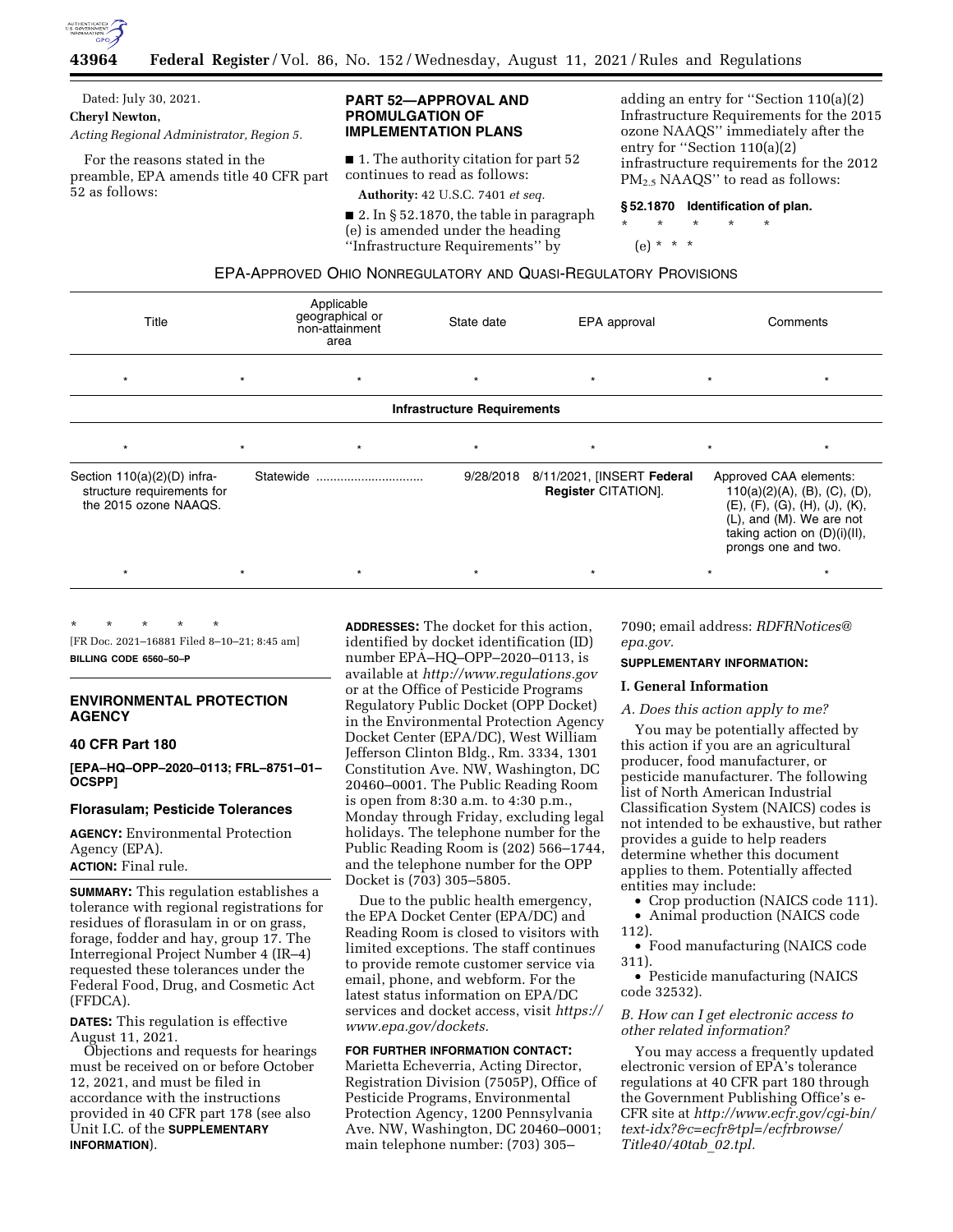# *C. How can I file an objection or hearing request?*

Under FFDCA section 408(g), 21 U.S.C. 346a, any person may file an objection to any aspect of this regulation and may also request a hearing on those objections. You must file your objection or request a hearing on this regulation in accordance with the instructions provided in 40 CFR part 178. To ensure proper receipt by EPA, you must identify docket ID number EPA–HQ– OPP–2020–0113 in the subject line on the first page of your submission. All objections and requests for a hearing must be in writing and must be received by the Hearing Clerk on or before October 12, 2021. Addresses for mail and hand delivery of objections and hearing requests are provided in 40 CFR 178.25(b).

In addition to filing an objection or hearing request with the Hearing Clerk as described in 40 CFR part 178, please submit a copy of the filing (excluding any Confidential Business Information (CBI)) for inclusion in the public docket. Information not marked confidential pursuant to 40 CFR part 2 may be disclosed publicly by EPA without prior notice. Submit the non-CBI copy of your objection or hearing request, identified by docket ID number EPA–HQ–OPP– 2020–0113, by one of the following methods:

• *Federal eRulemaking Portal: [http://](http://www.regulations.gov)  [www.regulations.gov.](http://www.regulations.gov)* Follow the online instructions for submitting comments. Do not submit electronically any information you consider to be CBI or other information whose disclosure is restricted by statute.

• *Mail:* OPP Docket, Environmental Protection Agency Docket Center (EPA/ DC), (28221T), 1200 Pennsylvania Ave. NW, Washington, DC 20460–0001.

• *Hand Delivery:* To make special arrangements for hand delivery or delivery of boxed information, please follow the instructions at *[https://](https://www.epa.gov/dockets/where-send-comments-epa-dockets) [www.epa.gov/dockets/where-send](https://www.epa.gov/dockets/where-send-comments-epa-dockets)[comments-epa-dockets.](https://www.epa.gov/dockets/where-send-comments-epa-dockets)* Additional instructions on commenting or visiting the docket, along with more information about dockets generally, is available at *<http://www.epa.gov/dockets>.* 

# **II. Summary of Petitioned-For Tolerance**

In the **Federal Register** of June 24, 2020 (85 FR 37806) (FRL–10010–82) and in the **Federal Register** of August 5, 2020 (85 FR 47330) (FRL–10012–32), EPA issued a document pursuant to FFDCA section 408(d)(3), 21 U.S.C. 346a(d)(3), announcing the filing of a pesticide petition (PP 0E8821) by IR–4, Rutgers, the State University of New

Jersey, 500 College Road East, Suite 201W, Princeton, NJ 08540. These petitions requested that 40 CFR 180.633 be amended by establishing tolerances with regional registrations for residues of the herbicide florasulam, *N*-(2, 6 difluorophenyl)-8-fluoro-5-methoxy (1, 2, 4) triazole (1, 5-*c*)pyrimidine-2 sulfonamide, in or on grass, forage at 0.01 parts per million (ppm); and grass, hay at 0.02 ppm. Those documents referenced a summary of the petition prepared by Corteva Agriscience, the registrant, which is available in the docket, *[https://www.regulations.gov/](https://www.regulations.gov/document/EPA-HQ-OPP-2020-0113-0003) [document/EPA-HQ-OPP-2020-0113-](https://www.regulations.gov/document/EPA-HQ-OPP-2020-0113-0003)  [0003.](https://www.regulations.gov/document/EPA-HQ-OPP-2020-0113-0003)* There were no comments received in response to these notices of filings.

EPA is establishing a tolerance for the crop group rather than separate tolerances for forage and hay. The reason for this change is explained in Unit IV.C.

# **III. Aggregate Risk Assessment and Determination of Safety**

Section 408(b)(2)(A)(i) of FFDCA allows EPA to establish a tolerance (the legal limit for a pesticide chemical residue in or on a food) only if EPA determines that the tolerance is ''safe.'' Section 408(b)(2)(A)(ii) of FFDCA defines ''safe'' to mean that ''there is a reasonable certainty that no harm will result from aggregate exposure to the pesticide chemical residue, including all anticipated dietary exposures and all other exposures for which there is reliable information.'' This includes exposure through drinking water and in residential settings but does not include occupational exposure. Section  $408(\overline{\text{b}})(2)(\text{C})$  of FFDCA requires EPA to give special consideration to exposure of infants and children to the pesticide chemical residue in establishing a tolerance and to ''ensure that there is a reasonable certainty that no harm will result to infants and children from aggregate exposure to the pesticide chemical residue . . . .''

Consistent with FFDCA section 408(b)(2)(D), and the factors specified in FFDCA section 408(b)(2)(D), EPA has reviewed the available scientific data and other relevant information in support of this action. EPA has sufficient data to assess the hazards of and to make a determination on aggregate exposure for florasulam including exposure resulting from the tolerances established by this action. EPA's assessment of exposures and risks associated with florasulam follows.

In an effort to streamline its publications in the **Federal Register***,*  EPA is not reprinting sections of the rule that would repeat what has been previously published in tolerance

rulemakings for the same pesticide chemical. Where scientific information concerning a particular pesticide chemical remains unchanged, the content of those sections would not vary between tolerance rulemakings and republishing the same sections is unnecessary and duplicative. EPA considers referral back to those sections as sufficient to provide an explanation of the information EPA considered in making its safety determination for the new rulemaking.

EPA has previously published a number of tolerance rulemakings for florasulam, in which EPA concluded, based on the available information, that there is a reasonable certainty that no harm would result from aggregate exposure to florasulam and established tolerances for residues of that chemical. EPA is incorporating previously published sections from those rulemakings as described further in this rulemaking, as they remain unchanged.

*Toxicological profile.* The Toxicological Profile of florasulam remains unchanged from the Toxicological Profile in Unit III.A. of the July 25, 2018 rulemaking (83 FR 35141) (FRL–9979–81). Refer to that section for a discussion of the Toxicological Profile of florasulam.

*Toxicological Points of Departure/ Levels of Concern.* The Toxicological Points of Departure/Levels of Concern used for the safety assessment remain unchanged from Unit III.B. of the July 25, 2018 rulemaking. For a summary, refer to that discussion.

*Exposure assessment.* Much of the exposure assessment remains the same, although updates have occurred to accommodate exposures from the petitioned-for tolerances. These updates are discussed in this section; for a description of the rest of the EPA approach to and assumptions for the exposure assessment, see Unit III.C. of the July 25, 2018 rulemaking.

EPA's dietary exposure assessments have been updated to include the additional exposure from the new uses of florasulam on grass seedlings, grasses grown for seed, and to add a default processing factor of 7.7x for oat bran that was previously omitted. All other assumptions in the exposure assessments for florasulam remain the same as in the July 25, 2018 rulemaking, including tolerance level residues, the other default processing factors, and 100% crop treated. Additionally, the proposed new use restricts the feeding of or grazing of livestock on grass treated with florasulam; therefore, 40 CFR 180.6(a)(3) continues to apply.

*Drinking water and non-occupational exposures.* Drinking water exposures are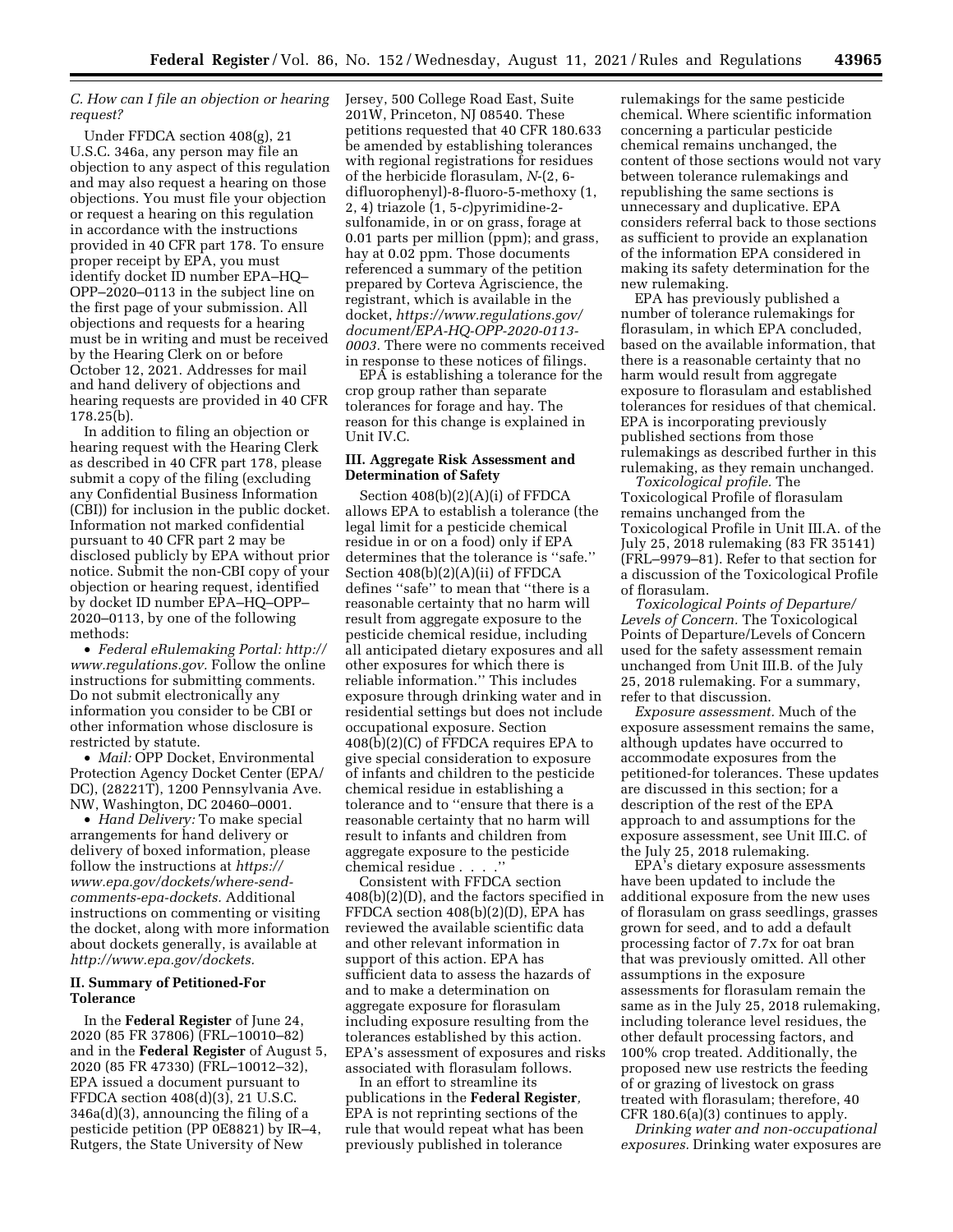not impacted by the new uses, and thus have not changed since the last assessment. There were no changes to the drinking water analysis due to the estimated drinking water concentrations (EDWC) for terrestrial applications that were approximately 500- to 1,200-fold lower than concern levels. Therefore, the Agency has concluded that previous EDWCs are adequate.

Residential (non-occupational) exposures are also not impacted by the new uses. There are no new proposed residential uses for florasulam at this time; however, there are registered uses of florasulam on turfgrass, including residential lawns, golf courses, sports fields, sod farms and commercial turfgrass areas. Because all current florasulam labels with turf uses require handlers to wear personal protective equipment, EPA assumes that florasulam is applied by professional applicators, not residential (homeowner) applicators. Therefore, the current assessment does not consider exposure to residential handlers. This is different than the assessment supporting the July 25, 2018 rule, which relied on a 2009 assessment that included inhalation exposure to residential handlers. EPA's policy has changed since 2009 to reflect the assumption described above regarding labels that require personal protective equipment.

Post-application residential exposures were considered as part of the assessment. Due to lack of a dermal endpoint, only the incidental oral exposures for children 1 to less than 2 years old from use on residential turf were assessed. Margins of exposure (MOEs) ranged from 25,000 for hand-tomouth short-term exposure to 11,000,000 for incidental soil ingestion short-term exposure and were not of concern. More detailed information about the Agency's analysis can be found at *<http://www.regulations.gov>* in the document titled ''Florasulam: Draft Human Health Risk Assessment for Registration Review'' in docket ID number EPA–HQ–OPP–2020–0113.

*Cumulative exposures.* Section  $408(b)(2)(D)(v)$  of FFDCA requires that, when considering whether to establish, modify, or revoke a tolerance, the Agency consider ''available information'' concerning the cumulative effects of a particular pesticide's residues and ''other substances that have a common mechanism of toxicity. ''EPA's assessment of cumulative exposures has not changed since the July 25, 2018 rulemaking. Unlike other pesticides for which EPA has followed a cumulative risk approach based on a common mechanism of toxicity, EPA has not found a common mechanism of

toxicity as to florasulam and any other substances and florasulam does not appear to produce a toxic metabolite produced by other substances. For the purposes of this action, therefore, EPA has not assumed that florasulam has a common mechanism of toxicity with other substances.

*Safety Factor for Infants and Children.* The scientific information underpinning EPA's prior safety factor determination remains unchanged from the July 25, 2018 rulemaking. Therefore, EPA continues to conclude that there are reliable data to support the reduction of the Food Quality Protection Act (FQPA) safety factor. See Unit III.D. of the July 25, 2018 rulemaking for a discussion of the Agency's rationale for that determination.

*Aggregate Risks and Determination of Safety.* EPA determines whether acute and chronic dietary pesticide exposures are safe by comparing dietary exposure estimates to the acute population adjusted dose (aPAD) and the chronic PAD (cPAD). Short-, intermediate-, and chronic-term risks are evaluated by comparing the estimated aggregate food, water, and residential exposure to the appropriate points of departure to ensure that an adequate MOE exists. For linear cancer risks, EPA calculates the lifetime probability of acquiring cancer given the estimated aggregate exposure.

An acute dietary risk assessment was not conducted as toxicological effects attributable to a single dose were not identified. Chronic dietary risks are below the Agency's level of concern of 100% of the cPAD: They are less than 1% of the cPAD for the U.S. population and all population subgroups. Florasulam is classified as ''Not Likely to be Carcinogenic to Humans;'' therefore, a cancer dietary exposure analysis was not performed.

Short-term aggregated risk included the incidental oral exposures and the average dietary exposures from food and drinking water sources. Short-term aggregated risk estimates for the most highly exposed child population, children 1 to less than 2 years old, results in an MOE of 17,000 and is not of concern because it is greater than the level of concern of 100. As stated in the July 25, 2018 rule, florasulam is not registered for any use patterns that would result in intermediate-term residential exposure due to the intermittent nature of applications. Because there is no intermediate-term residential exposure and chronic dietary exposure has been assessed under the appropriately protective cPAD, EPA relies on the chronic dietary risk assessment for evaluating intermediateterm risk for florasulam.

Therefore, based on the risk assessments and information described above, EPA concludes there is a reasonable certainty that no harm will result to the general population, or to infants and children, from aggregate exposure to florasulam residues. More detailed information about the Agency's analysis can be found at *[http://](http://www.regulations.gov) [www.regulations.gov](http://www.regulations.gov)* in the document titled ''Florasulam: Human Health Risk Assessment for the Proposed New Use on Seedlings and Grasses Grown for Seed'' in docket ID number EPA–HQ– OPP–2020–0113.

## **IV. Other Considerations**

## *A. Analytical Enforcement Methodology*

For a discussion of the available analytical enforcement method, see Unit IV.A. of the July 25, 2018 rulemaking.

## *B. International Residue Limits*

In making its tolerance decisions, EPA seeks to harmonize U.S. tolerances with international standards whenever possible, consistent with U.S. food safety standards and agricultural practices. EPA considers the international maximum residue limits (MRLs) established by the Codex Alimentarius Commission (Codex), as required by FFDCA section 408(b)(4).

The Codex has not established MRLs for residues of florasulam in/on grasses.

# *C. Revisions to Petitioned-For Tolerances*

After the NOF was published, the petitioner revised their tolerance request to establish a tolerance for grass, forage, fodder and hay, group 17 at 0.02 ppm. The Agency determined that the residue data support that tolerance and therefore is establishing the tolerance for the crop group.

#### **V. Conclusion**

Therefore, regional tolerances are established for residues of florasulam, *N*-(2, 6-difluorophenyl)-8-fluoro-5 methoxy (1, 2, 4) triazole (1, 5 *c*)pyrimidine-2-sulfonamide, in or on grass, forage, fodder and hay, group 17 at 0.02 ppm.

## **VI. Statutory and Executive Order Reviews**

This action establishes a tolerance under FFDCA section 408(d) in response to a petition submitted to the Agency. The Office of Management and Budget (OMB) has exempted these types of actions from review under Executive Order 12866, entitled ''Regulatory Planning and Review" (58 FR 51735, October 4, 1993). Because this action has been exempted from review under Executive Order 12866, this action is